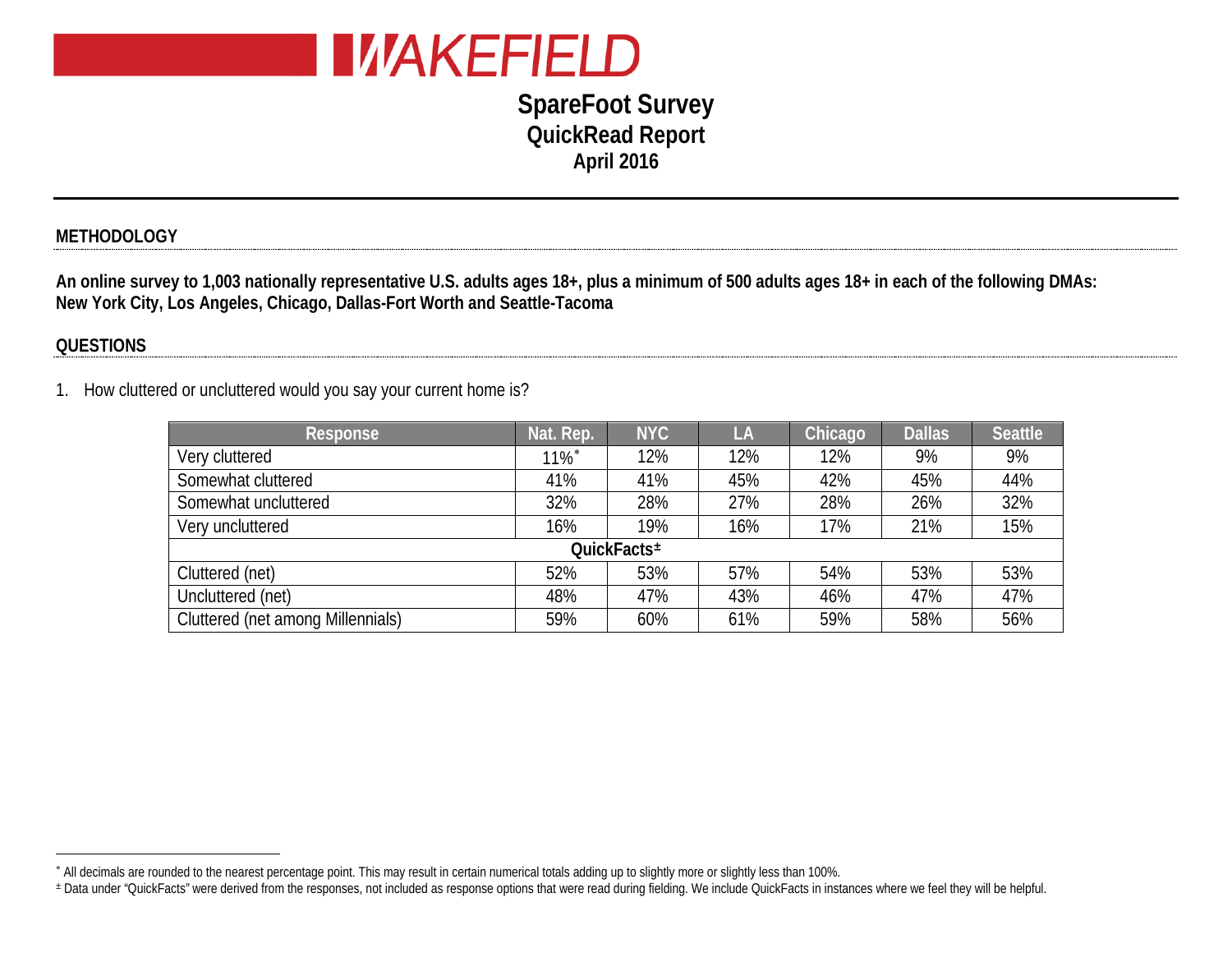2. In an average week, approximately how much time do you spend looking for misplaced items in your home?

| <b>Response</b>       | Nat. Rep. | <b>NYC</b> | LA  | Chicago | <b>Dallas</b> | <b>Seattle</b> |  |  |
|-----------------------|-----------|------------|-----|---------|---------------|----------------|--|--|
| Less than one hour    | 63%       | 57%        | 59% | 63%     | 64%           | 63%            |  |  |
| hour                  | 10%       | 13%        | 10% | 10%     | 11%           | 10%            |  |  |
| 2 hours               | 12%       | 14%        | 16% | 13%     | 11%           | 13%            |  |  |
| 3 hours or more       | 15%       | 16%        | 15% | 14%     | 14%           | 14%            |  |  |
| <b>QuickFacts</b>     |           |            |     |         |               |                |  |  |
| Average (hours)       |           |            |     |         |               |                |  |  |
| 2 hours or more (net) | 27%       | 30%        | 31% | 27%     | 25%           | 27%            |  |  |

3. How strongly do you agree or disagree with the following statement – moving is the best opportunity to de-clutter your home.

| <b>Response</b>   | Nat. Rep. | <b>NYC</b> | LA  | Chicago | <b>Dallas</b> | <b>Seattle</b> |  |  |
|-------------------|-----------|------------|-----|---------|---------------|----------------|--|--|
| Agree strongly    | 22%       | 25%        | 29% | 23%     | 25%           | 24%            |  |  |
| Agree somewhat    | 40%       | 43%        | 42% | 39%     | 38%           | 39%            |  |  |
| Disagree somewhat | 20%       | 17%        | 16% | 19%     | 21%           | 20%            |  |  |
| Disagree strongly | 19%       | 15%        | 13% | 19%     | 16%           | 17%            |  |  |
| <b>QuickFacts</b> |           |            |     |         |               |                |  |  |
| Agree (net)       | 61%       | 68%        | 71% | 62%     | 63%           | 63%            |  |  |
| Disagree (net)    | 39%       | 32%        | 29% | 38%     | 37%           | 37%            |  |  |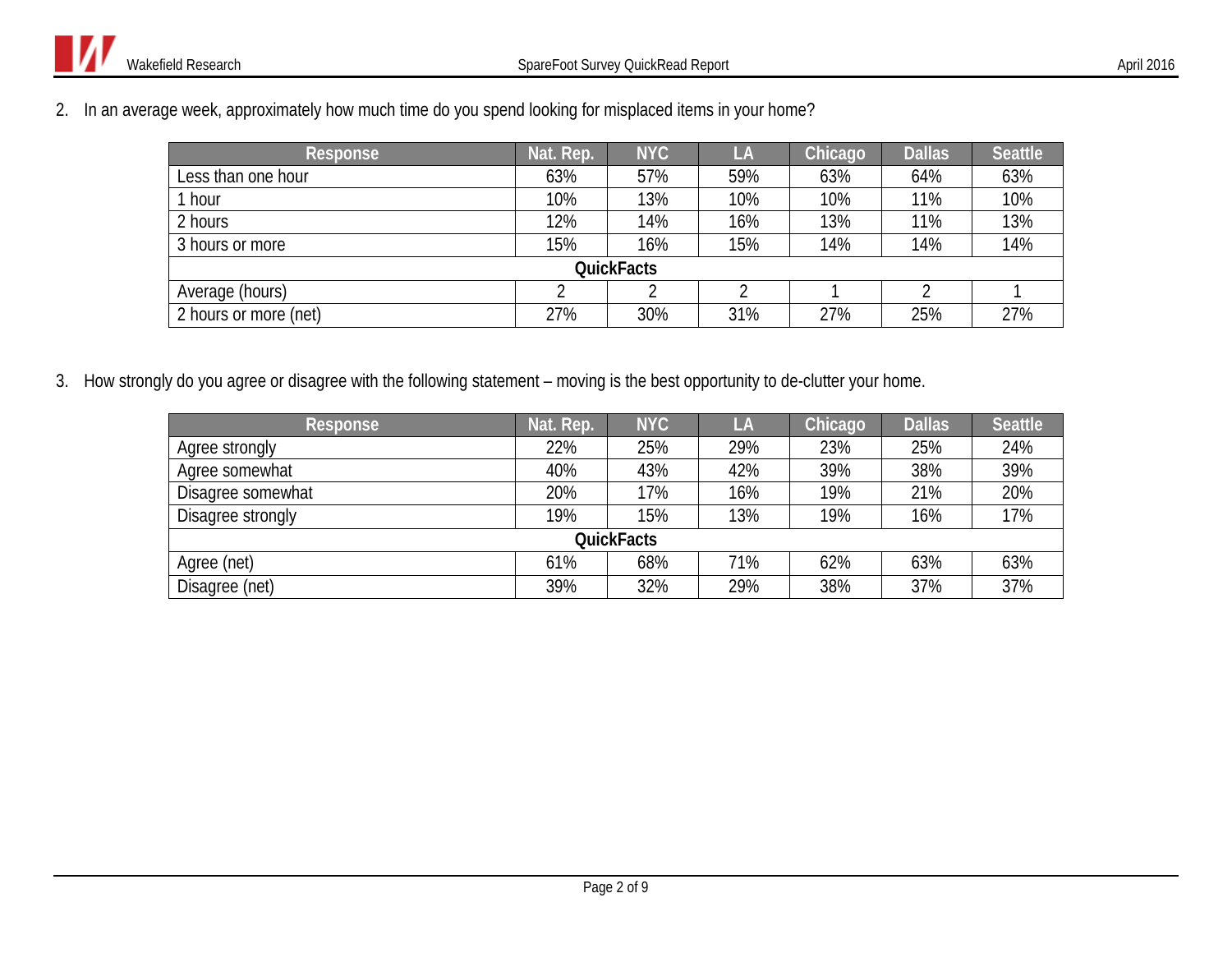4. Which of the following, if any, explain why you keep items in your home that you don't use or need?

| Response                                                       | Nat. Rep. | <b>NYC</b> | LA  | Chicago | <b>Dallas</b> | <b>Seattle</b> |  |  |
|----------------------------------------------------------------|-----------|------------|-----|---------|---------------|----------------|--|--|
| In case I need them in the future                              | 63%       | 67%        | 64% | 66%     | 63%           | 68%            |  |  |
| Sentimental reasons                                            | 51%       | 56%        | 53% | 54%     | 56%           | 56%            |  |  |
| To sell them in the future                                     | 26%       | 25%        | 25% | 28%     | 26%           | 29%            |  |  |
| I felt guilty getting rid of them                              | 22%       | 25%        | 25% | 21%     | 20%           | 23%            |  |  |
| In case I want to give them to someone as gifts                | 19%       | 24%        | 22% | 25%     | 21%           | 16%            |  |  |
| am, or a family member is, too lazy to get rid<br>of old items | 2%        | 1%         | 2%  | 3%      | 1%            | 2%             |  |  |
| Other                                                          | 2%        | 2%         | 2%  | 3%      | 3%            | 2%             |  |  |
| None of these                                                  | 6%        | 5%         | 6%  | 6%      | 8%            | 7%             |  |  |
| <b>QuickFacts</b>                                              |           |            |     |         |               |                |  |  |
| Any (net)                                                      | 94%       | 95%        | 94% | 94%     | 92%           | 93%            |  |  |

5. Which of the following items, if any, have you ever kept, or considered keeping, because you felt guilty getting rid of it?

| <b>Response</b>                         | Nat. Rep. | <b>NYC</b> | LA    | Chicago | <b>Dallas</b> | <b>Seattle</b> |  |  |
|-----------------------------------------|-----------|------------|-------|---------|---------------|----------------|--|--|
| Gift I received                         | 57%       | 58%        | 55%   | 59%     | 58%           | 60%            |  |  |
| Family heirloom                         | 49%       | 45%        | 48%   | 49%     | 48%           | 50%            |  |  |
| Clothing I rarely wore                  | 43%       | 55%        | 47%   | 46%     | 44%           | 47%            |  |  |
| Greeting card                           | 41%       | 45%        | 40%   | 46%     | 42%           | 39%            |  |  |
| Drawing, craft or project my child made | 21%       | 16%        | 23%   | 23%     | 23%           | 20%            |  |  |
| Old toy my child used to play with      | 16%       | 17%        | 18%   | 16%     | 16%           | 14%            |  |  |
| Other                                   | $1\%$     | 2%         | $1\%$ | 1%      | $1\%$         | 2%             |  |  |
| None of these                           | 9%        | 7%         | 7%    | 7%      | 9%            | 10%            |  |  |
| <b>QuickFacts</b>                       |           |            |       |         |               |                |  |  |
| Any (net)                               | 91%       | 93%        | 93%   | 93%     | 91%           | 90%            |  |  |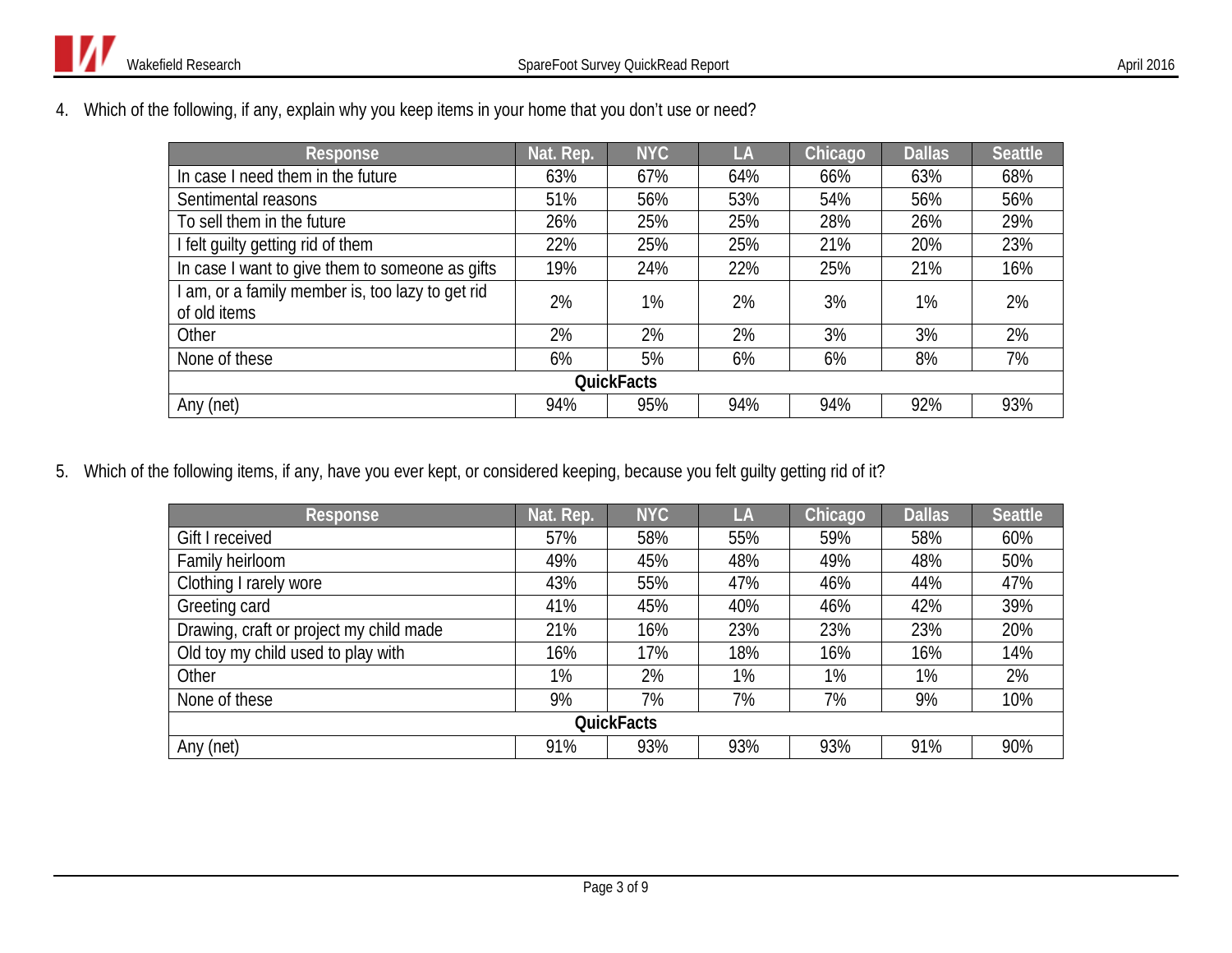6. If you knew there wouldn't be consequences, approximately what percentage of your significant other's possessions, if any, would you get rid of?

| <b>Response</b>      | Nat. Rep. | <b>NYC</b> | LA  | Chicago | <b>Dallas</b> | <b>Seattle</b> |  |  |  |
|----------------------|-----------|------------|-----|---------|---------------|----------------|--|--|--|
| None                 | 10%       | 6%         | 8%  | 9%      | 10%           | 14%            |  |  |  |
| 1-10%                | 28%       | 22%        | 27% | 26%     | 28%           | 27%            |  |  |  |
| 11-24%               | 15%       | 12%        | 12% | 11%     | 10%           | 16%            |  |  |  |
| 25-49%               | 21%       | 27%        | 24% | 26%     | 26%           | 23%            |  |  |  |
| 50% or more          | 25%       | 33%        | 29% | 28%     | 26%           | 19%            |  |  |  |
| <b>QuickFacts</b>    |           |            |     |         |               |                |  |  |  |
| Any (net)            | 90%       | 94%        | 92% | 91%     | 90%           | 86%            |  |  |  |
| Average (percentage) | 27%       | 33%        | 29% | 30%     | 29%           | 24%            |  |  |  |

*(Asked among those with a significant other)*

7. How often, if ever, do you stop your significant other from throwing out an item you want to keep?

## *(Asked among those with a significant other)*

| <b>Response</b>            | Nat. Rep. | <b>NYC</b>        | LA  | Chicago | <b>Dallas</b> | <b>Seattle</b> |
|----------------------------|-----------|-------------------|-----|---------|---------------|----------------|
| All the time               | 9%        | 14%               | 15% | 11%     | 9%            | 12%            |
| Some of the time           | 37%       | 43%               | 38% | 41%     | 34%           | 33%            |
| Hardly ever                | 39%       | 31%               | 36% | 34%     | 40%           | 43%            |
| <b>Never</b>               | 15%       | 12%               | 11% | 14%     | 17%           | 13%            |
|                            |           | <b>QuickFacts</b> |     |         |               |                |
| Frequently (net)           | 46%       | 56%               | 53% | 52%     | 43%           | 44%            |
| Infrequently (net)         | 54%       | 44%               | 47% | 48%     | 57%           | 56%            |
| Ever (net)                 | 85%       | 88%               | 89% | 86%     | 83%           | 87%            |
| Frequently (net among men) | 56%       | 60%               | 61% | 59%     | 41%           | 52%            |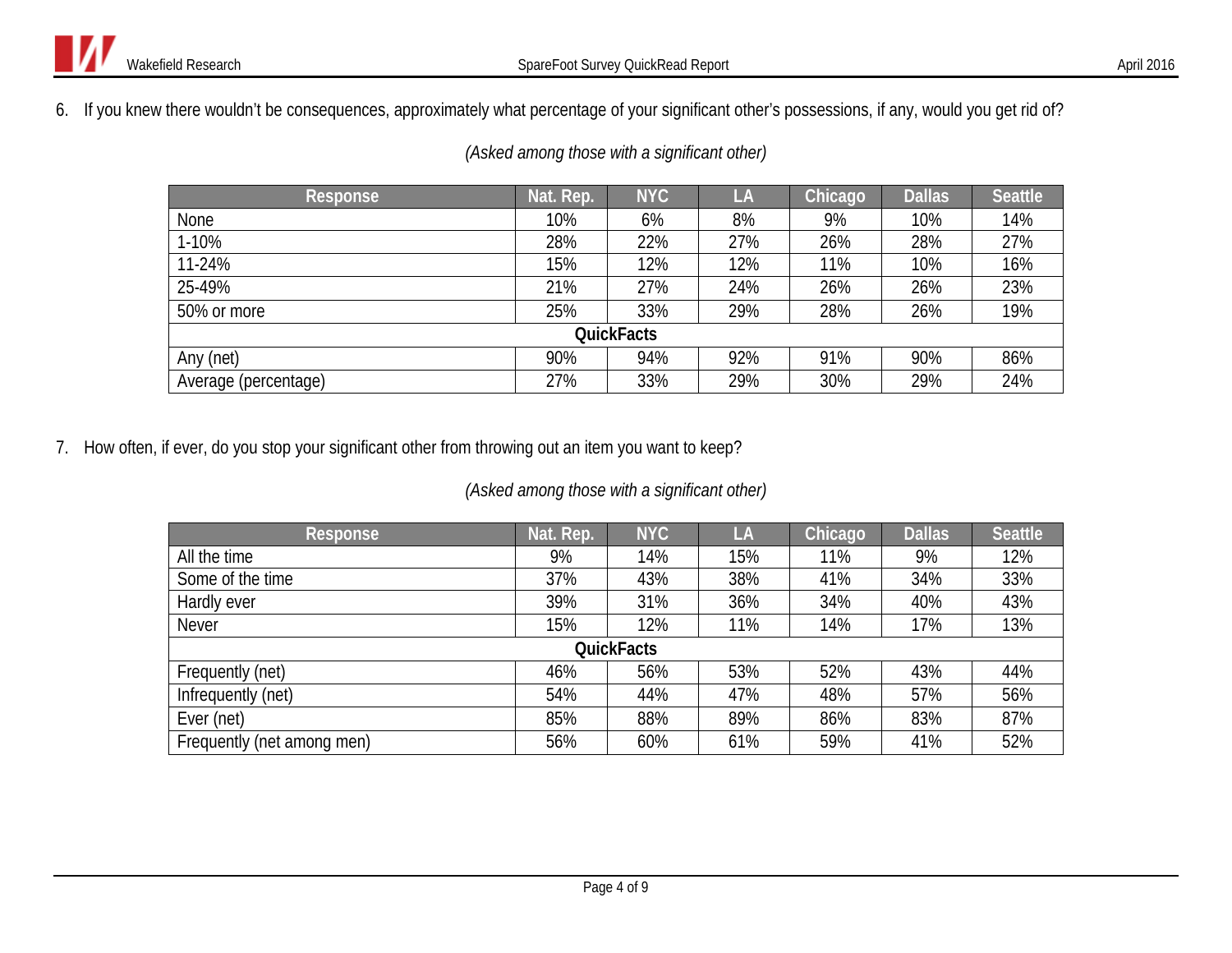8. How likely or unlikely would you be to consider breaking up with someone if they got rid of something that had sentimental value to you? For example, an item from your childhood.

| Response                       | Nat. Rep. | <b>NYC</b> | LA  | Chicago | <b>Dallas</b> | <b>Seattle</b> |  |  |
|--------------------------------|-----------|------------|-----|---------|---------------|----------------|--|--|
| Very likely                    | 10%       | 10%        | 13% | 10%     | 7%            | 9%             |  |  |
| Somewhat likely                | 24%       | 25%        | 25% | 24%     | 22%           | 22%            |  |  |
| Somewhat unlikely              | 31%       | 35%        | 33% | 33%     | 34%           | 37%            |  |  |
| Very unlikely                  | 35%       | 30%        | 29% | 32%     | 37%           | 32%            |  |  |
| <b>QuickFacts</b>              |           |            |     |         |               |                |  |  |
| Likely (net)                   | 34%       | 35%        | 38% | 35%     | 30%           | 31%            |  |  |
| Unlikely (net)                 | 66%       | 65%        | 62% | 65%     | 70%           | 69%            |  |  |
| Likely (net among Millennials) | 49%       | 44%        | 46% | 48%     | 46%           | 42%            |  |  |

9. Do you currently have any items from an ex that you don't want your significant other to know you kept? For example, letters or photos.

### *(Asked among those with a significant other)*

| Response                    | Nat. Rep. | <b>NYC</b> | LA  | Chicago | <b>Dallas</b> | <b>Seattle</b> |  |  |
|-----------------------------|-----------|------------|-----|---------|---------------|----------------|--|--|
| Yes, more than one          | 16%       | 24%        | 21% | 21%     | 12%           | 18%            |  |  |
| Yes, one                    | 11%       | 13%        | 15% | 15%     | 11%           | 12%            |  |  |
| <b>No</b>                   | 73%       | 63%        | 65% | 64%     | 77%           | 70%            |  |  |
| <b>QuickFacts</b>           |           |            |     |         |               |                |  |  |
| Yes (net)                   | 27%       | 37%        | 35% | 36%     | 23%           | 30%            |  |  |
| Yes (net among Millennials) | 44%       | 48%        | 47% | 52%     | 32%           | 38%            |  |  |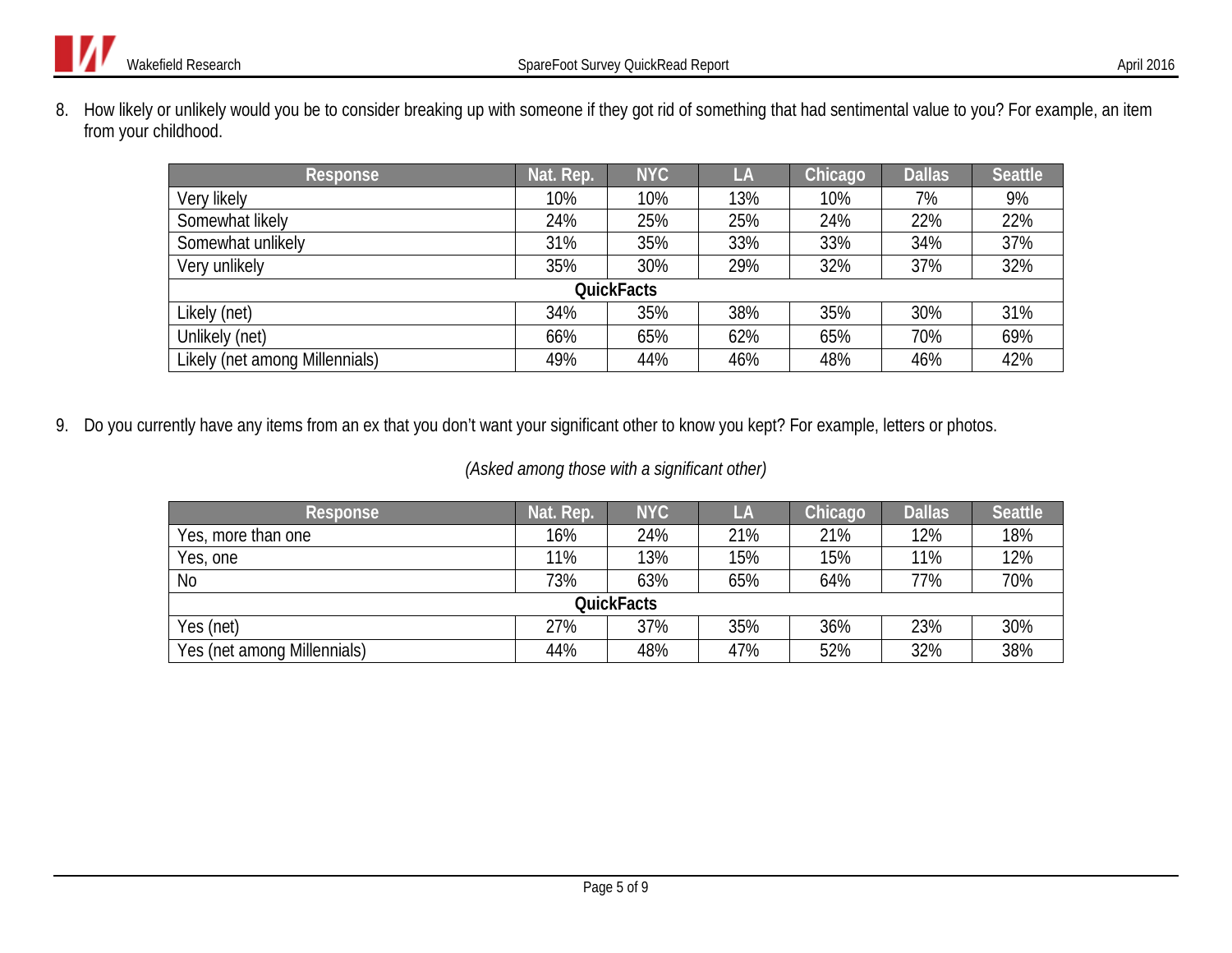10. Approximately what percentage of your child's toys, if any, do you think you could get rid of without them noticing?

| Response             | Nat. Rep. | <b>NYC</b> | LA  | Chicago | <b>Dallas</b> | <b>Seattle</b> |  |  |
|----------------------|-----------|------------|-----|---------|---------------|----------------|--|--|
| None                 | 8%        | 5%         | 4%  | 5%      | 9%            | 3%             |  |  |
| 1-10%                | 22%       | 19%        | 22% | 16%     | 20%           | 23%            |  |  |
| 11-24%               | 16%       | 13%        | 15% | 17%     | 15%           | 9%             |  |  |
| 25-49%               | 22%       | 26%        | 22% | 24%     | 20%           | 29%            |  |  |
| 50% or more          | 31%       | 36%        | 38% | 39%     | 37%           | 36%            |  |  |
| <b>QuickFacts</b>    |           |            |     |         |               |                |  |  |
| Any (net)            | 92%       | 95%        | 96% | 95%     | 91%           | 97%            |  |  |
| Average (percentage) | 33%       | 35%        | 37% | 38%     | 35%           | 35%            |  |  |

#### *(Asked among parents)*

11. Approximately how many individual items, if any, would you say you have stored outside of your current residence? For example, at a friend or family member's home, or in a storage facility.

| Response                                                                        | Nat. Rep. | <b>NYC</b> | LA  | Chicago | <b>Dallas</b> | <b>Seattle</b> |  |  |
|---------------------------------------------------------------------------------|-----------|------------|-----|---------|---------------|----------------|--|--|
| <b>None</b>                                                                     | 56%       | 55%        | 49% | 55%     | 53%           | 57%            |  |  |
| 1-99 items                                                                      | 39%       | 41%        | 48% | 41%     | 41%           | 38%            |  |  |
| 100 items or more                                                               | 5%        | 4%         | 3%  | 4%      | 6%            | 5%             |  |  |
| <b>QuickFacts</b>                                                               |           |            |     |         |               |                |  |  |
| Any (net)                                                                       | 44%       | 45%        | 51% | 45%     | 47%           | 43%            |  |  |
| Average (items)                                                                 | 17        | 21         | 14  | 14      | 24            | 20             |  |  |
| Average (items, among those who store items<br>outside their current residence) | 38        | 47         | 27  | 30      | 51            | 46             |  |  |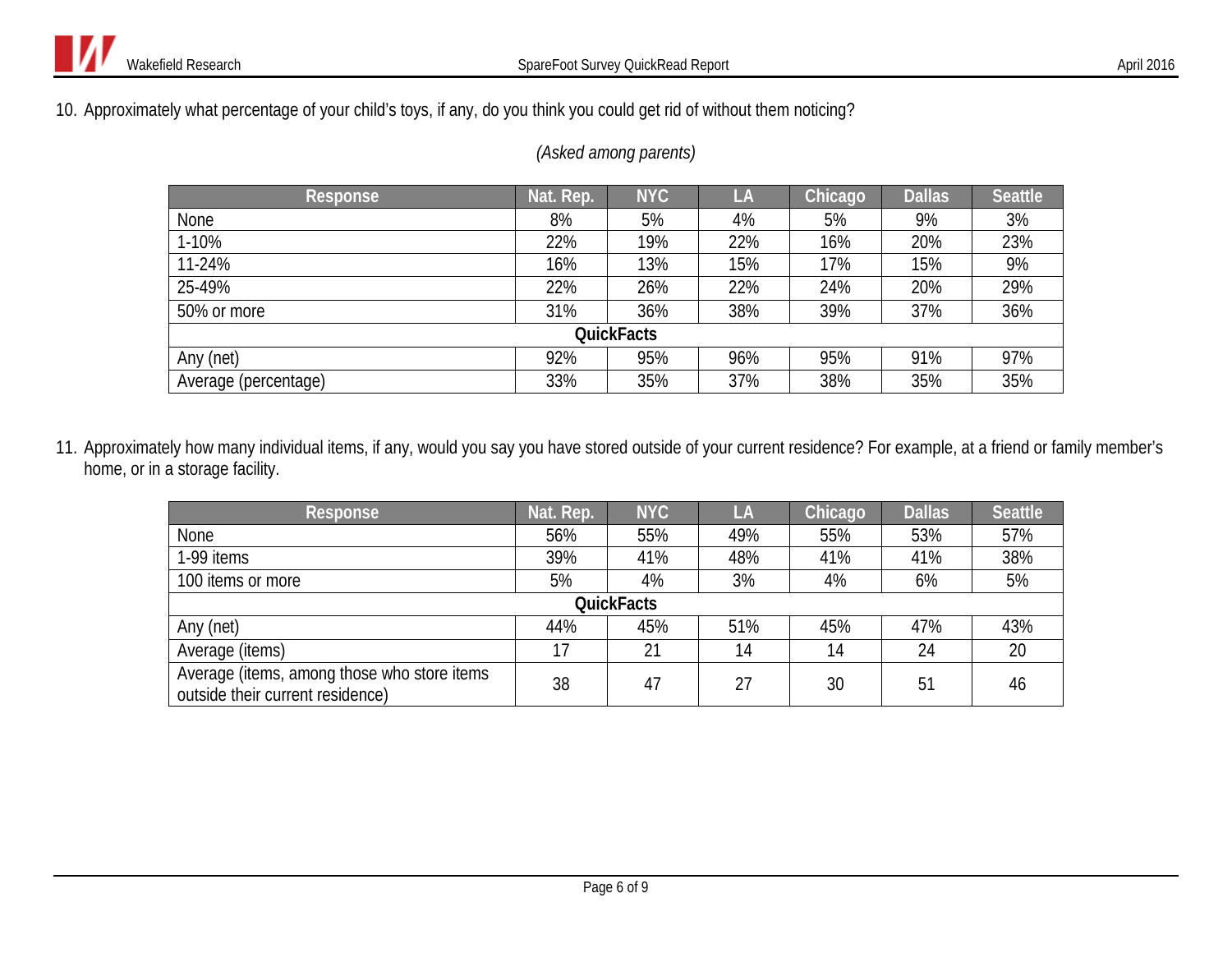

12. What is the most embarrassing item you've ever stored away?

*Due to the wide array of responses to this question, we have included supplemental memos for each of your audiences that provide you with the most unique responses.*

13. For which of the following reasons, if any, have you ever moved?

| <b>Response</b>    | Nat. Rep. | <b>NYC</b> | LA  | Chicago | <b>Dallas</b> | <b>Seattle</b> |  |  |
|--------------------|-----------|------------|-----|---------|---------------|----------------|--|--|
| Job prospects      | 34%       | 27%        | 28% | 31%     | 44%           | 46%            |  |  |
| Cost of living     | 33%       | 38%        | 40% | 31%     | 38%           | 38%            |  |  |
| Crime              | 11%       | 14%        | 16% | 18%     | 15%           | 11%            |  |  |
| Weather            | 11%       | 9%         | 12% | 8%      | 9%            | 13%            |  |  |
| Traffic            | 8%        | 10%        | 14% | 11%     | 11%           | 10%            |  |  |
| Terrorism concerns | 2%        | 3%         | 3%  | 2%      | 2%            | 1%             |  |  |
| None of these      | 36%       | 40%        | 33% | 40%     | 29%           | 30%            |  |  |
| <b>QuickFacts</b>  |           |            |     |         |               |                |  |  |
| Any (net)          | 64%       | 60%        | 67% | 60%     | 71%           | 70%            |  |  |

14. For which of the following reasons, if any, have you or someone you know ever considered moving?

| Response                                              | Nat. Rep. | <b>NYC</b> | LA  | Chicago | <b>Dallas</b> | <b>Seattle</b> |  |  |  |
|-------------------------------------------------------|-----------|------------|-----|---------|---------------|----------------|--|--|--|
| Neighbors were too loud                               | 30%       | 27%        | 37% | 32%     | 34%           | 32%            |  |  |  |
| Political or social environment made me uncomfortable | 16%       | 13%        | 17% | 16%     | 15%           | 14%            |  |  |  |
| Area wasn't pet-friendly                              | 15%       | 14%        | 18% | 14%     | 13%           | 17%            |  |  |  |
| Cell phone reception was bad                          | 11%       | 11%        | 11% | 9%      | 10%           | 12%            |  |  |  |
| Home was haunted                                      | 7%        | 8%         | 10% | 8%      | 7%            | 7%             |  |  |  |
| None of these                                         | 50%       | 54%        | 43% | 51%     | 52%           | 47%            |  |  |  |
| <b>QuickFacts</b>                                     |           |            |     |         |               |                |  |  |  |
| Any (net)                                             | 50%       | 46%        | 57% | 49%     | 48%           | 53%            |  |  |  |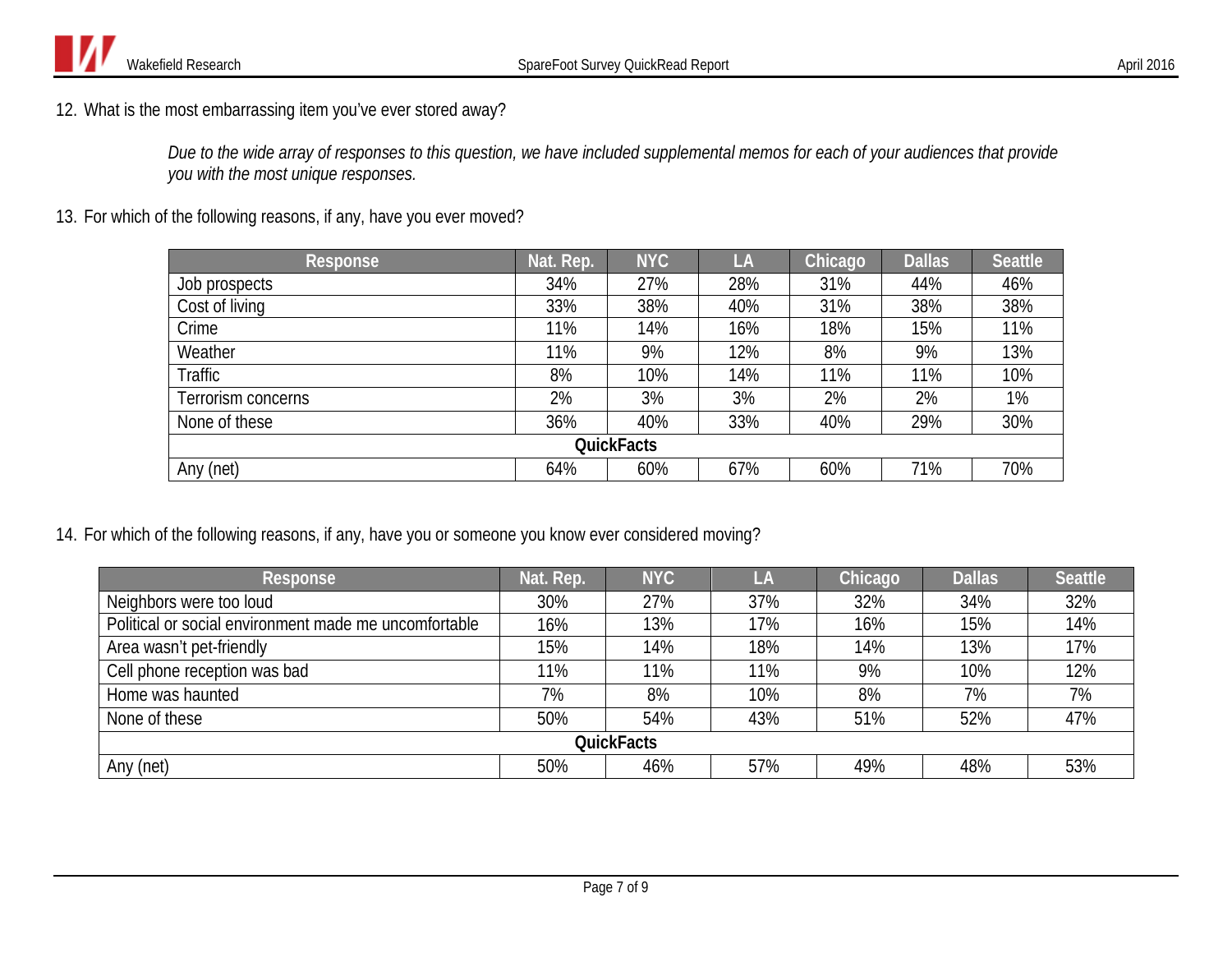15. Which of the following candidates, if any, would make you seriously consider moving to another country if they became President?

<span id="page-7-3"></span><span id="page-7-2"></span><span id="page-7-1"></span><span id="page-7-0"></span>

| <b>Response</b>                     | Nat. Rep. | <b>NYC</b> | LA   | Chicago | <b>Dallas</b> | <b>Seattle</b> |  |  |  |
|-------------------------------------|-----------|------------|------|---------|---------------|----------------|--|--|--|
| Donald Trump                        | 41%       | 51%        | 50%  | 51%     | 45%           | 51%            |  |  |  |
| <b>Hillary Clinton</b>              | 25%       | 17%        | 18%  | 20%     | 22%           | 18%            |  |  |  |
| <b>Ted Cruz</b>                     | 14%       | 19%        | 15%  | 14%     | 16%           | 17%            |  |  |  |
| <b>Bernie Sanders</b>               | 12%       | 10%        | 13%  | 9%      | 13%           | 11%            |  |  |  |
| John Kasich                         | 5%        | 6%         | 9%   | 4%      | 5%            | 5%             |  |  |  |
| None of these                       | 32%       | 29%        | 26%  | 28%     | 31%           | 31%            |  |  |  |
| <b>QuickFacts</b>                   |           |            |      |         |               |                |  |  |  |
| Any (net)                           | 68%       | 71%        | 74%  | 72%     | 69%           | 69%            |  |  |  |
| Donald Trump (among Democrats)      | 51%       | 66%        | 59%  | 58%     | 57%           | 69%            |  |  |  |
| Hillary Clinton (among Republicans) | 38%       | 34%c       | 25%c | 37%c    | 45%           | 33%c           |  |  |  |

 $\overline{a}$ 

<sup>c</sup> Small base size; directional finding only.